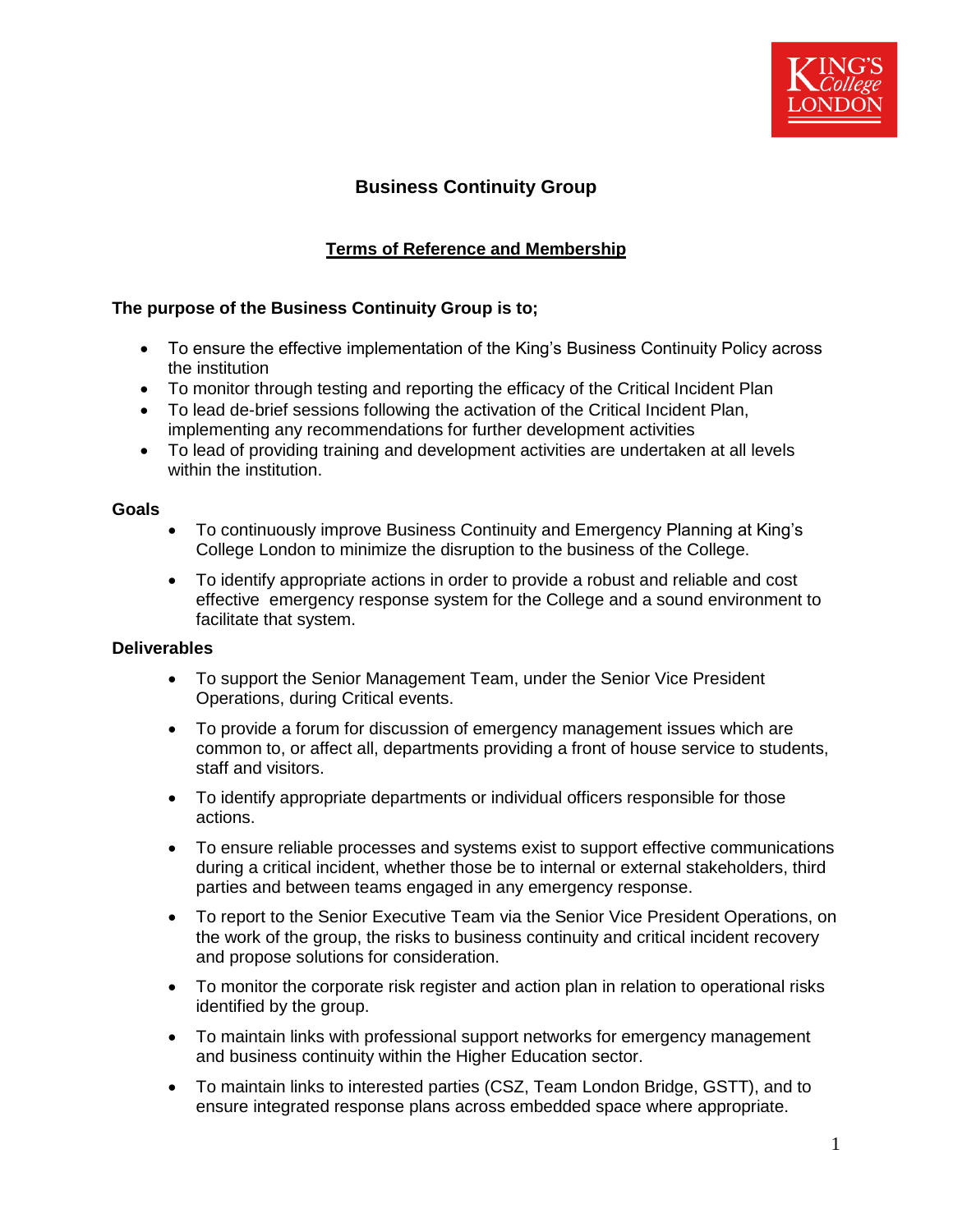

## **Membership of the BCP Group**

| Chairman      | <b>Director of Real Estate</b>        | Mr N O'Donnell                      |  |
|---------------|---------------------------------------|-------------------------------------|--|
| Deputy Chair  | <b>Director IT Governance</b>         | Mr J Butterworth                    |  |
|               | Directorate of Estates and            | Mr R Kent                           |  |
|               | <b>Facilities</b>                     |                                     |  |
|               | <b>Strand Campus</b>                  | Mr G Gillmer                        |  |
|               | <b>College Safety Officer</b>         | Mr A Scott/Dr S Johnson             |  |
|               | Information Services & Systems        | Mr N Bailey                         |  |
|               | <b>KCLSU</b>                          | Mr S Gandesha                       |  |
|               | <b>Biomedical and Health Sciences</b> | Mr A Hardie                         |  |
|               | <b>Internal Communications</b>        | Ms S Masters                        |  |
|               | <b>Residences</b>                     | Ms P Lisboa                         |  |
|               | Directorate of Finance                | Mr H Wilson/Mr J Harrison           |  |
|               | <b>Human Resources</b>                | Ms L Chester                        |  |
|               | <b>IoPPN</b>                          | Mr S Shemilt                        |  |
|               | <b>School of Arts and Sciences</b>    | Ms S Rowe                           |  |
|               | <b>Library Services</b>               | Ms S Appleyard                      |  |
|               | School of Nursing and Midwifery       | Ms M Pazdej/Mr W Lupton             |  |
|               | <b>Students and Education</b>         | Mr C Shelley                        |  |
|               | Dental Institute                      | Mr J Williams                       |  |
| In attendance | Directorate of Estates and            | Ms A Hobbs                          |  |
|               | <b>Facilities</b>                     | Ms K Hoy                            |  |
|               | Representative from Bouygues          | Mr C Goard (General<br>Manager)     |  |
|               | Representative from GSTT              | Ms J Childs (Resilience             |  |
|               |                                       | Manager)                            |  |
|               | Representative of CIS                 | Mr W Lyle (Head of<br>Security KCL) |  |

### **Meeting Schedule**

The Group will meet on a bi-monthly basis and anyone wishing to be in attendance at the meeting should contact Alison Hobbs in the first instance.

Meeting dates are shown on the BCP calendar via the sharepoint link below.

#### **Resources and Budget**

The Estates and Facilities Directorate will support and host the workings of the BCP Group. The BCP group will over time need to agree how medium and long term funding is managed to support the college plans.

#### **Governance**

The Chair and Deputy Chair will report annually to the Senior Vice President Operations, and have their progress noted in Audit committee reports